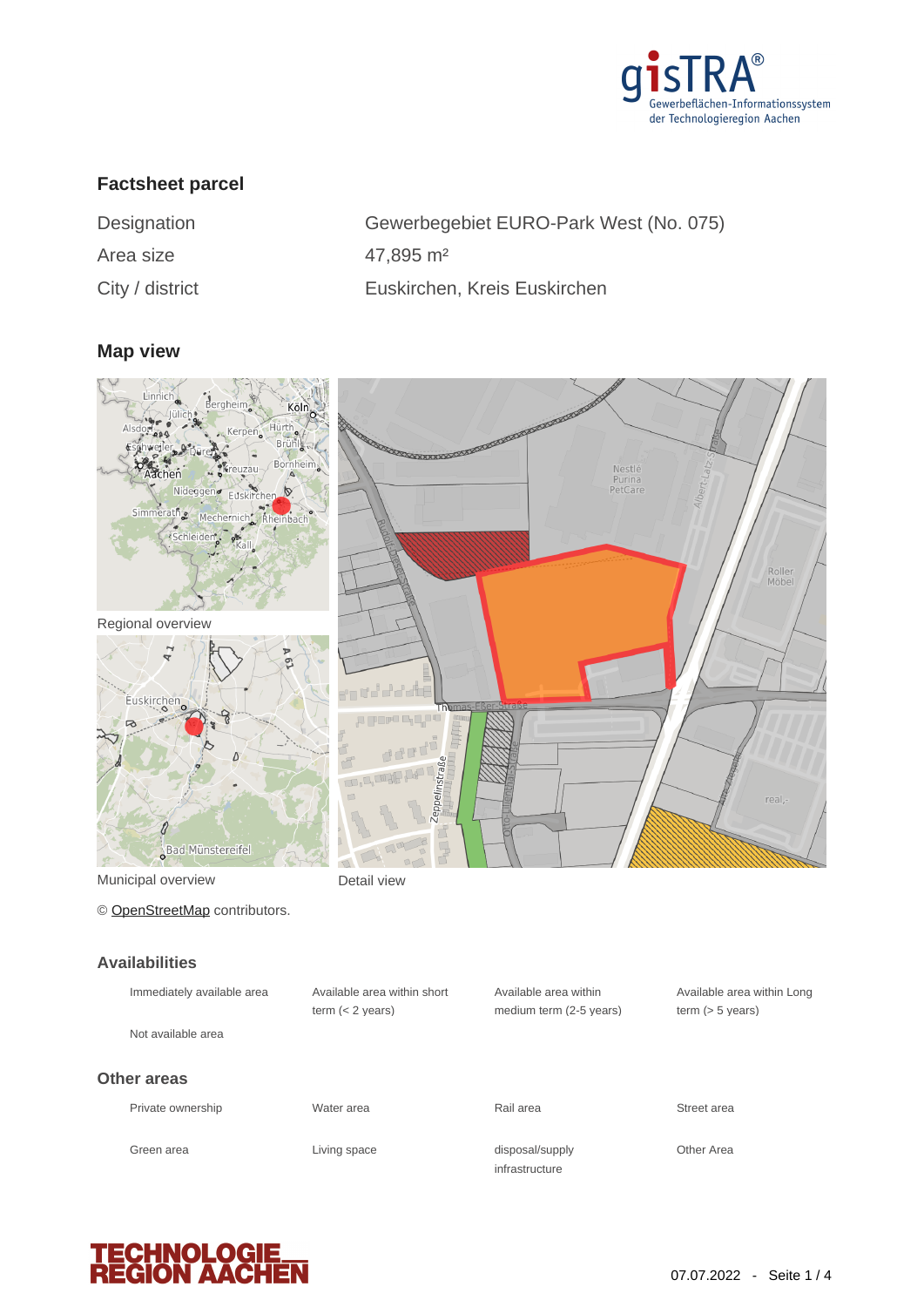

# **Parcel**

| Area size        | 47,895 m <sup>2</sup>                          |
|------------------|------------------------------------------------|
| Price            | On Demand                                      |
| Availability     | Available area within short term $(< 2$ years) |
| Area designation | Industrial area                                |
| <b>Divisible</b> | No.                                            |
| 24h operation    | No                                             |

### **Commercial zone**

EURO-Park

Today, this commercial and industrial zone (EURO-Park) forms a self-contained, approx. 1.5 million m² (150 ha) area immediately joining the south-east outskirts of Euskirchen. With well-known companies and production facilities, this business area whose roots are the oldest in the region - is a major focal point of Euskirchen's economy.

| Location                  | Inner city                                             |
|---------------------------|--------------------------------------------------------|
| Main companies            | Miele, Nestle Purina, DHL, Mobau Interpares            |
| Industrial tax multiplier | 475.00 %                                               |
| Price range               | from 50.00 €/m <sup>2</sup> to 155.00 €/m <sup>2</sup> |
| Regional important?       | No                                                     |



Erreichbarkeit in 20 Minuten: 149.000 Einwohner

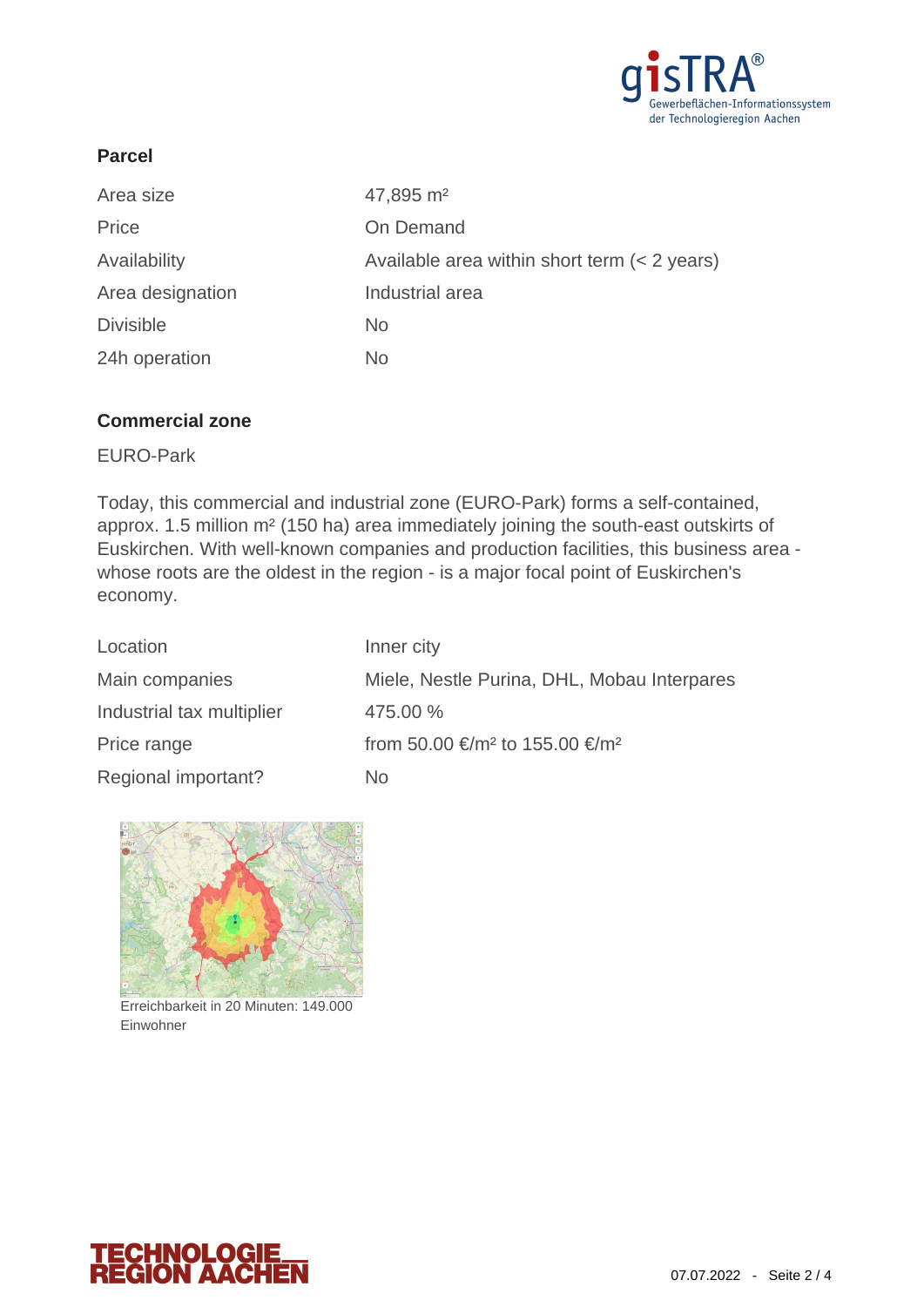

### **Transport connections**

|                         |                       | <b>Distance</b> |                |
|-------------------------|-----------------------|-----------------|----------------|
|                         |                       | [km]            | [min]          |
| Freeway                 | A <sub>1</sub>        | 3.0             | 4              |
| Highway                 | <b>B51</b>            | 0.5             | 2              |
| Airport                 | Köln-Bonn             | 50.2            | 43             |
|                         | <b>Düsseldorf</b>     | 102.0           | 71             |
| Port                    | Am Godorfer Köln      | 36.4            | 40             |
|                         | <b>Neuss</b>          | 75.2            | 49             |
| Railway                 | Köln-Hbf              | 44.0            | 42             |
|                         | Düsseldorf-Hbf        | 80.0            | 56             |
| <b>Public transport</b> | <b>Bushaltestelle</b> | 0.6             | $\overline{2}$ |

### **Information about Euskirchen**

The town of Euskirchen is a thriving market town located 15 miles south of Cologne with more than 58,000 inhabitants.

The `Old Town` is the main shopping area. It is centred around Market Square which is bordered by traditional buildings, cafés and restaurants. In addition to its pleasant town centre, Euskirchen is surrounded by beautiful countryside, notably the forest around the Steinbach lake. There are also many important historic houses such as Kleeburg Castle, Veynau Castle or St Martin´s Church all within a short drive from the town centre.



Alter Markt, Euskirchen Neustraße, Euskirchen





Steinbachtalsperre, Euskirchen